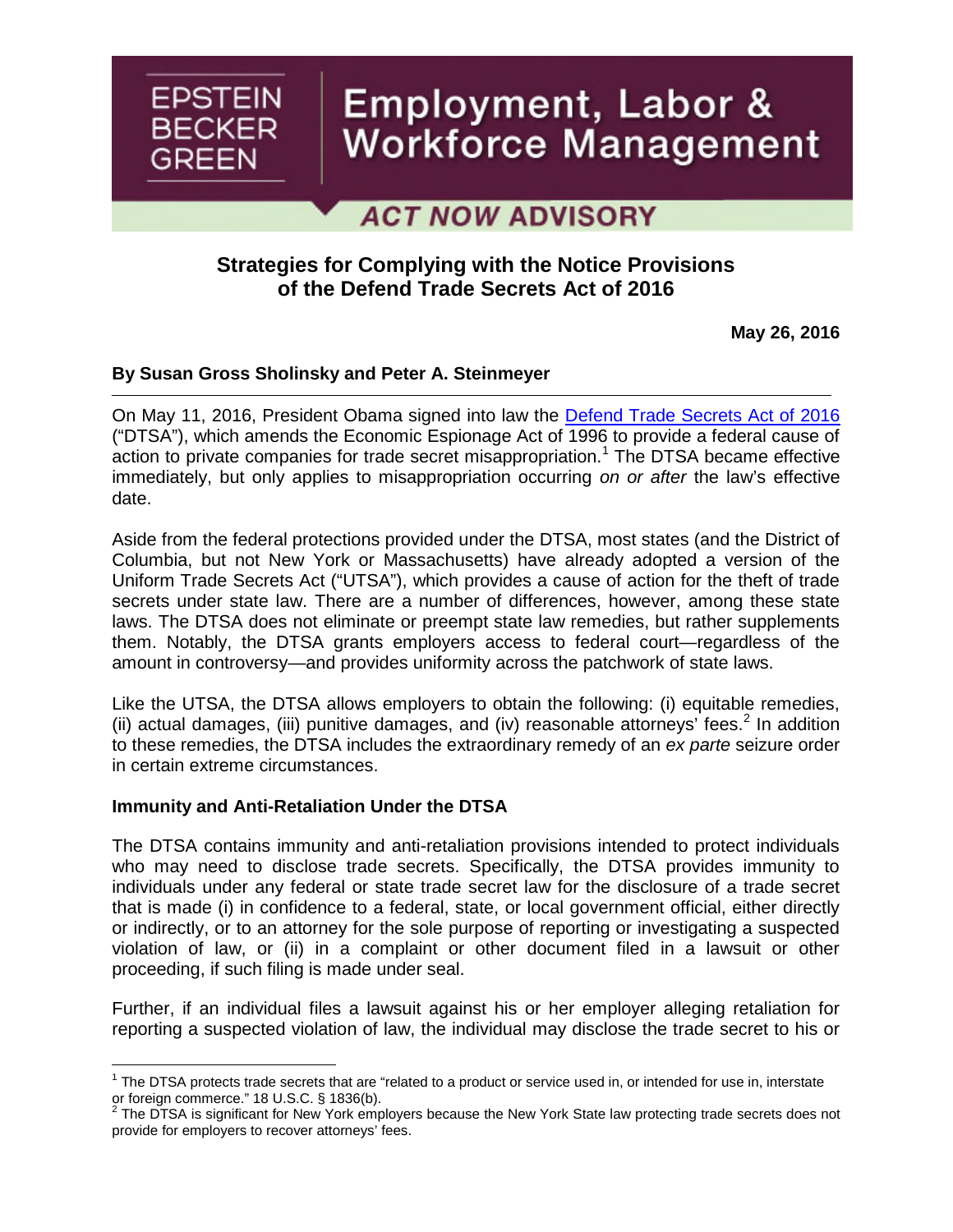her attorney. The individual may also use the trade secret information in the court proceeding, provided that he or she files any document containing the trade secret under seal and does not disclose the trade secret except pursuant to court order.

## **Required Notice Under the DTSA**

The DTSA requires that employers provide notice of the immunity and retaliation provisions ("Notice") to employee[s](#page-1-0), consultants, and independent contractors<sup>3</sup> in any contract or agreement entered into after May 11, 2016, that governs the use of trade secrets or other confidential information, including the following types of documents:

- Employment agreements
- Independent contractor agreements
- Consulting agreements
- Separation and release of claims agreements
- Severance agreements
- Non-compete and non-solicitation agreements
- Confidentiality and proprietary rights agreements
- Similar agreements included in employee handbooks

Employers may provide the required Notice in one of the following two ways.

*1. Incorporate Specific Verbiage Provided in the DTSA in All Employment-Related Documents Governing Trade Secrets and Confidential Information*

The most direct way of providing the required Notice is to include the following provision in all such documents entered into or revised after the effective date of the law:

Pursuant to the Defend Trade Secrets Act of 2016, I understand that:

An individual may not be held criminally or civilly liable under any federal or state trade secret law for the disclosure of a trade secret that: (a) is made (i) in confidence to a federal, state, or local government official, either directly or indirectly, or to an attorney; and (ii) solely for the purpose of reporting or investigating a suspected violation of law; or (b) is made in a complaint or other document that is filed under seal in a lawsuit or other proceeding.

Further, an individual who files a lawsuit for retaliation by an employer for reporting a suspected violation of law may disclose the employer's trade secrets to the attorney and use the trade secret information in the court proceeding if the individual: (a) files any document containing the trade secret

<span id="page-1-0"></span> $3$  This requirement applies to consultants and independent contractors because, under the DTSA, "the term 'employee' includes any individual performing work as a contractor or consultant for an employer."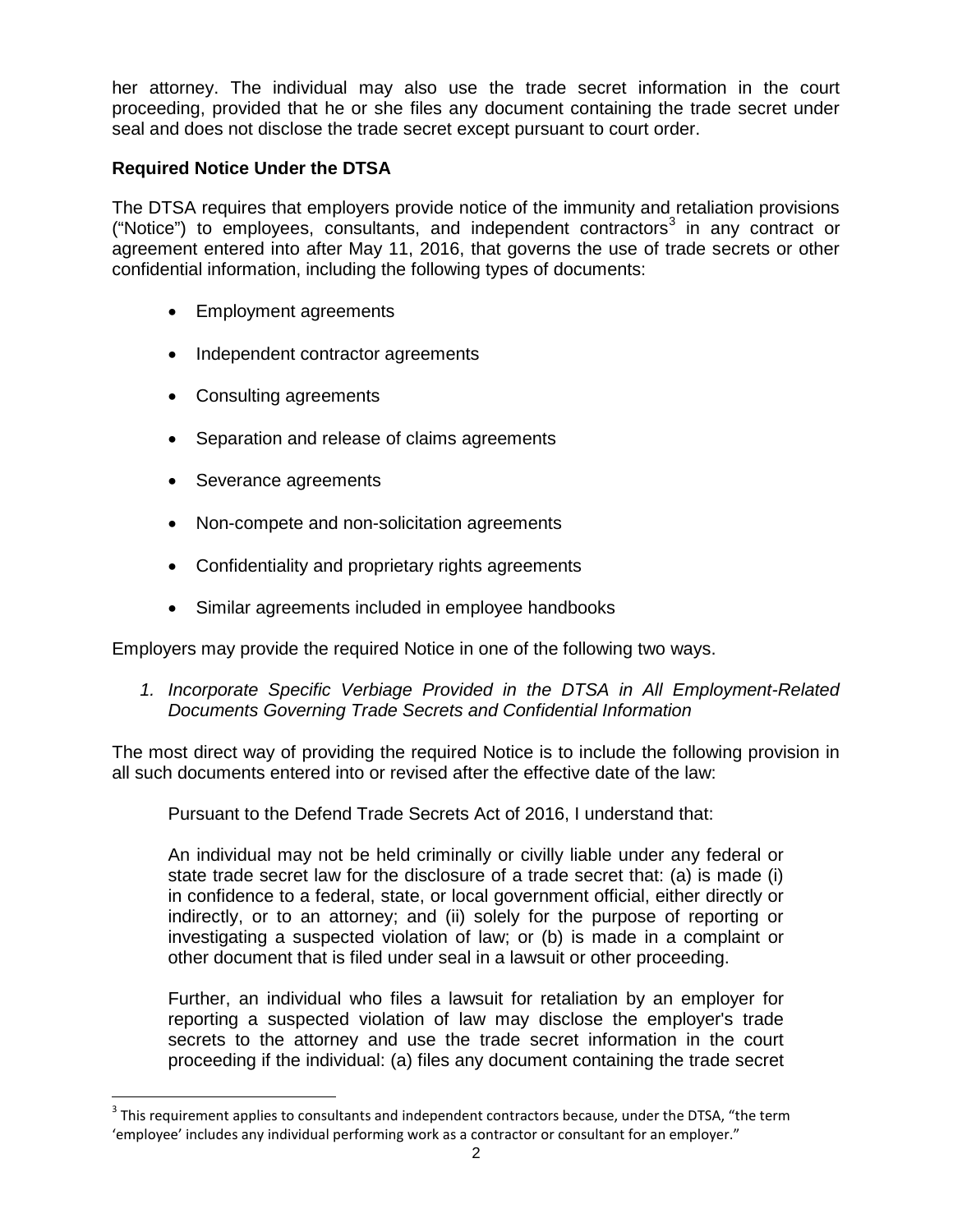under seal; and (b) does not disclose the trade secret, except pursuant to court order.

## 2. *Cross-Reference the Company's Reporting Policy*

Rather than inserting the above paragraphs into the employment-related documents governing trade secrets and confidential information, employers can merely insert a crossreference in those documents to a policy that includes the employer's procedures for reporting a suspected violation of law (such as the company's whistleblower policy), so long as such a policy includes the information in the two paragraphs above. For example, the employer may insert the following language into such documents:

Notwithstanding any other provisions of this Agreement, you may be entitled to immunity and protection from retaliation under the Defend Trade Secrets Act of 2016 for disclosing a trade secret under certain limited circumstances, as set forth in Company's [NAME OF EMPLOYER'S REPORTING POLICY].<sup>[4](#page-2-0)</sup>

### **The Potential Consequence of Not Providing the Required Notice**

At present, there is no statutory penalty for not providing the required Notice. However, if an employer fails to provide the required Notice, the employer cannot recover punitive damages or attorneys' fees under the DTSA from an employee to whom the required Notice was not provided. (The employer could nevertheless obtain such punitive damages and attorneys' fees under state law in nearly every state.) There may also be adverse consequences from a contractual perspective, or in a government audit, if the required Notice is not provided.

### **What Employers Should Do Now**

- Contact legal counsel for assistance in revising or creating any employment-related document that governs the use of trade secrets or other confidential information to include the required Notice.
- Contact legal counsel for assistance in amending or creating a reporting policy that incorporates the required Notice to comply with the DTSA.
- Ensure that human resources staff is familiar with the notice provisions under the DTSA so that they can incorporate the required Notice language in the applicable documents.

\* \* \* \*

For more information about this Advisory, please contact:

**[William J. Milani](http://www.ebglaw.com/william-j-milani/)** New York 212-351-4659 [wjmilani@ebglaw.com](mailto:wjmilani@ebglaw.com)

**[Jeffrey M. Landes](http://www.ebglaw.com/jeffrey-m-landes/)** New York 212-351-4601 [jlandes@ebglaw.com](mailto:jlandes@ebglaw.com)

**[Susan Gross Sholinsky](http://www.ebglaw.com/susan-gross-sholinsky/)** New York 212-351-4789 [sgross@ebglaw.com](mailto:sgross@ebglaw.com)

<span id="page-2-0"></span><sup>&</sup>lt;sup>4</sup> Please note that, in most cases, consultants and independent contractors will not have been provided with the company's reporting policy. Therefore, in order to comply with the DTSA's notice requirement, employers must provide the required Notice to such individuals under the first option.